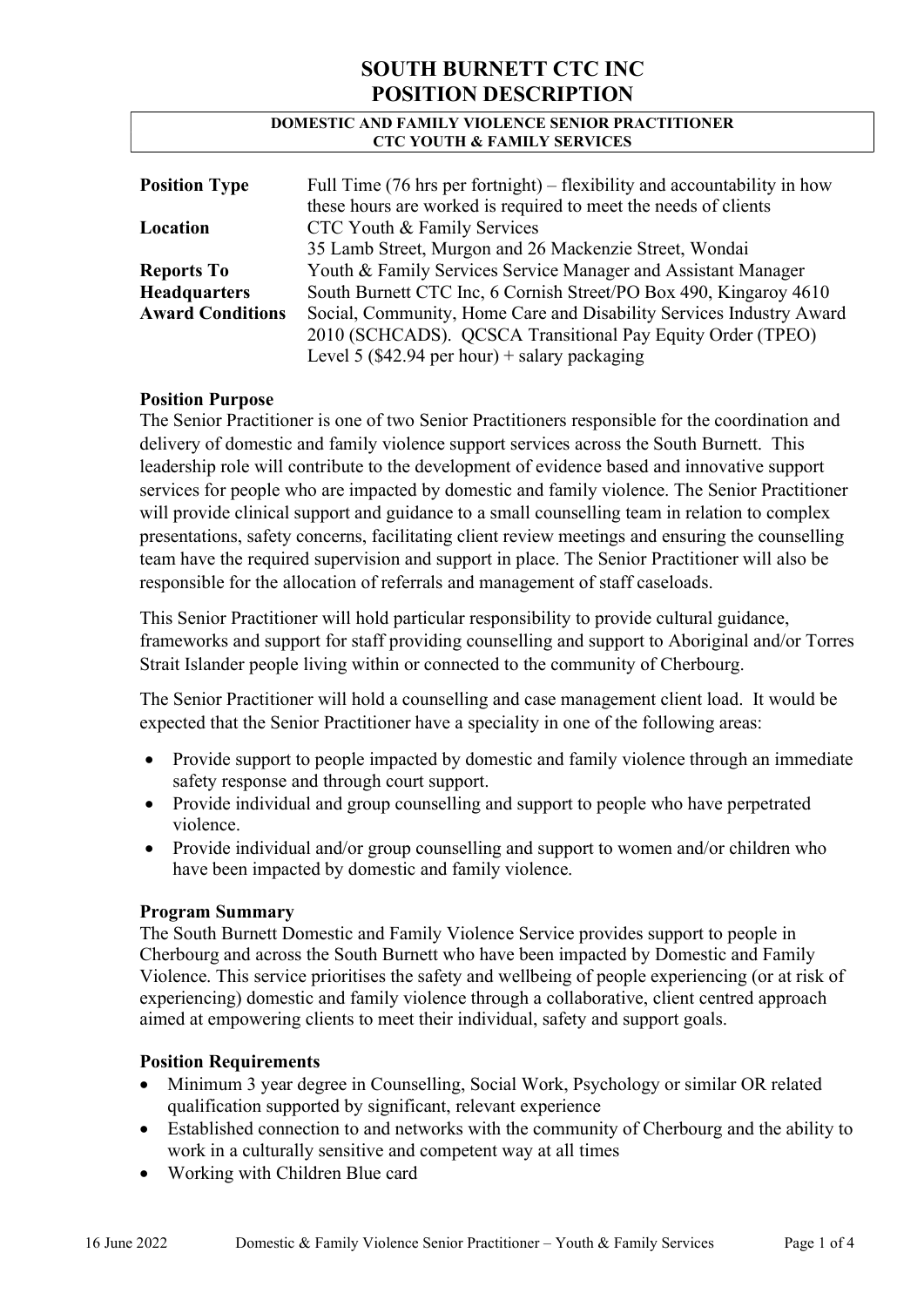- Strengths and experience in working with people in high-risk domestic violence situations to support them to be safe
- Demonstrated engagement skills with hard-to-reach young people
- Demonstrated skills in maintaining own personal safety and the safety of colleagues and clients through understanding and responding to indicators of risk
- Understanding of the Domestic and Family Violence Protection Act 2012 and the Child Protection Act 1999
- Ability to use a variety of tools to engage with and deliver culturally appropriate individual and group counselling support (including Aboriginal and Torres Strait Islander families and young people)
- Experience in working with complex client issues such as domestic and family violence, volatile substance misuse, homelessness, alcohol and drug addictions, mental health issues
- Ability to develop and deliver resources and programs
- Availability to deliver programs outside of working hours if required
- Ability to respond in a culturally sensitive way to service users and community need
- Experience in compiling case notes, safety plans, risks assessments and support plans
- Time management and IT competency to ensure all client case notes are compiled and plans and other requirements are reviewed within the appropriate timeframes and that complete client files are kept up to date on a data capture system
- Demonstrated understanding of personal and professional boundaries
- Commitment to respecting the privacy and confidentiality of all stakeholders
- Ability to maintain a driver's licence without suspension and be transparent in reporting any past or future driving/traffic infringements notices that may impact on own suitability to transport clients
- First Aid and CPR Certificates
- COVID-19 vaccination
- Ability to meet and maintain any other current and future relative legislative benchmark requirements

## Responsibilities – Domestic and Family Violence Senior Practitioner

## Service Delivery

- Ensure service delivery is in line with the Department's Domestic and Family Violence Regulatory Framework ensuring compliance with Practice Standards and Guidance
- Ensure information sharing is in line with the Domestic and Family Violence Protection Act 2012 and Domestic and Family Violence Information Sharing Guidelines
- Ensure that service delivery is in line with CTC's Responding to Domestic and Family Violence Policy and Procedure
- Ensure service delivery is in line with the Domestic Violence Investment Specifications
- Follow safety policies, guidelines and protocols to ensure the safety of yourself and others
- Use a variety of culturally appropriate tools to engage with clients
- Work proactively with staff in other organisations to provide a collaborative response to the safety and support of women and children accessing the service
- Maintain knowledge of current and emerging trends and practices concerning domestic and family violence and the delivery of domestic and family violence services and programs to inform appropriate service delivery to meet identified organisational and community needs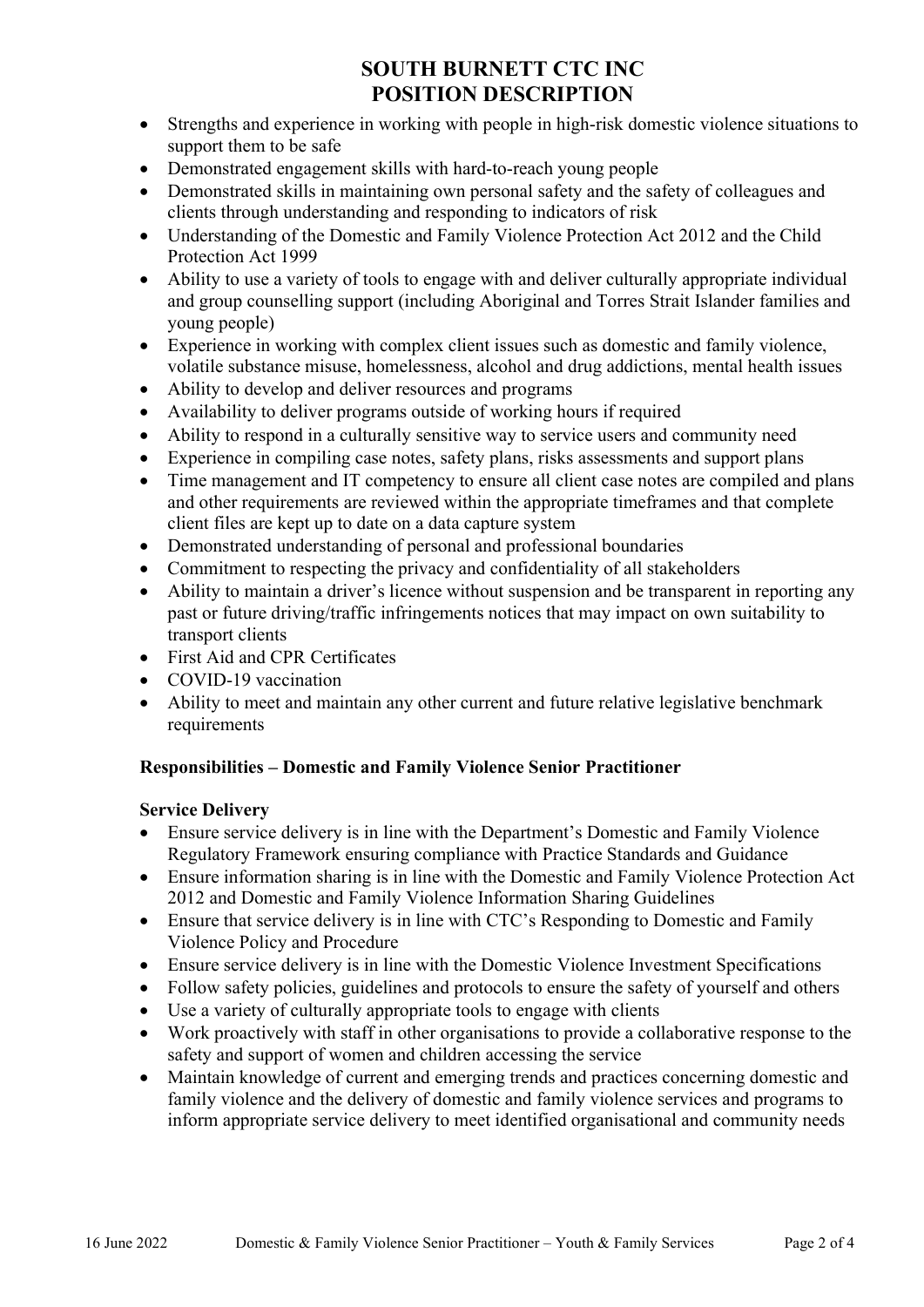### Staff Supervision and Support

- Provide monthly internal supervision to staff
- Monitor the expenditure of brokerage
- Take a lead role in the continued development of an integrated service response across the South Burnett
- Conduct regular database audits to ensure contractual requirements are being met
- Conduct monthly staff meetings with a focus on continuous improvement
- Actively participate in CTC Team Leader meetings and provide relevant information to staff
- Conduct individual consultations with staff regarding risk assessment and safety planning
- Work within the Domestic and Family Violence Team through morning meetings to identify and respond to areas of need

### Administration

- Ensure all case notes are entered into the database within 24 hours of contact
- Ensure all risk assessments and plans are entered into the database within 24hours
- Record time counted working directly or on behalf of a client on the database including client risk and needs assessments, case management, referrals, file notes and case conferences
- Ensure 20 hours of client contact/case work are recorded on a weekly basis
- Ensure all intake forms are up to date and uploaded within 24 hours
- Ensure client details are up to date at all times
- Ensure and that outcomes and outputs as specified in the service contract are achieved

## Responsibilities – Domestic and Family Violence Counsellor

- Ensure service delivery is in line with the Department's Domestic and Family Violence Regulatory Framework ensuring compliance with Practice Standards and Guidance
- Ensure information sharing is in line with the Domestic and Family Violence Protection Act 2012 and Domestic and Family Violence Information Sharing Guidelines
- Ensure that service delivery is in line with CTC's Responding to Domestic and Family Violence Policy and Procedure
- Ensure service delivery is in line with the Domestic Violence Investment Specifications
- Provide individual counselling and therapeutic group programs as required
- Follow safety policies, guidelines and protocols to ensure the safety of yourself and others
- Use a variety of culturally appropriate tools to engage with clients
- Work proactively with staff in other organisations to provide a collaborative response to the safety and support of women and children accessing the service
- Provide information, advice and assistance through advocacy and referral

## Be an effective member of the CTC Domestic and Family Violence Team

- Prioritise the attendance of all Team Meetings
- Actively participate in Team Meetings to ensure the service is meeting the needs of clients, the community and contractual outputs and outcomes and that strategies for continuous improvement are identified and implemented as required
- Participate in the development of resources and community events as required which increase community knowledge and response to domestic and family violence
- Participate in the development and promotion of resources and training which improve service response to domestic and family violence